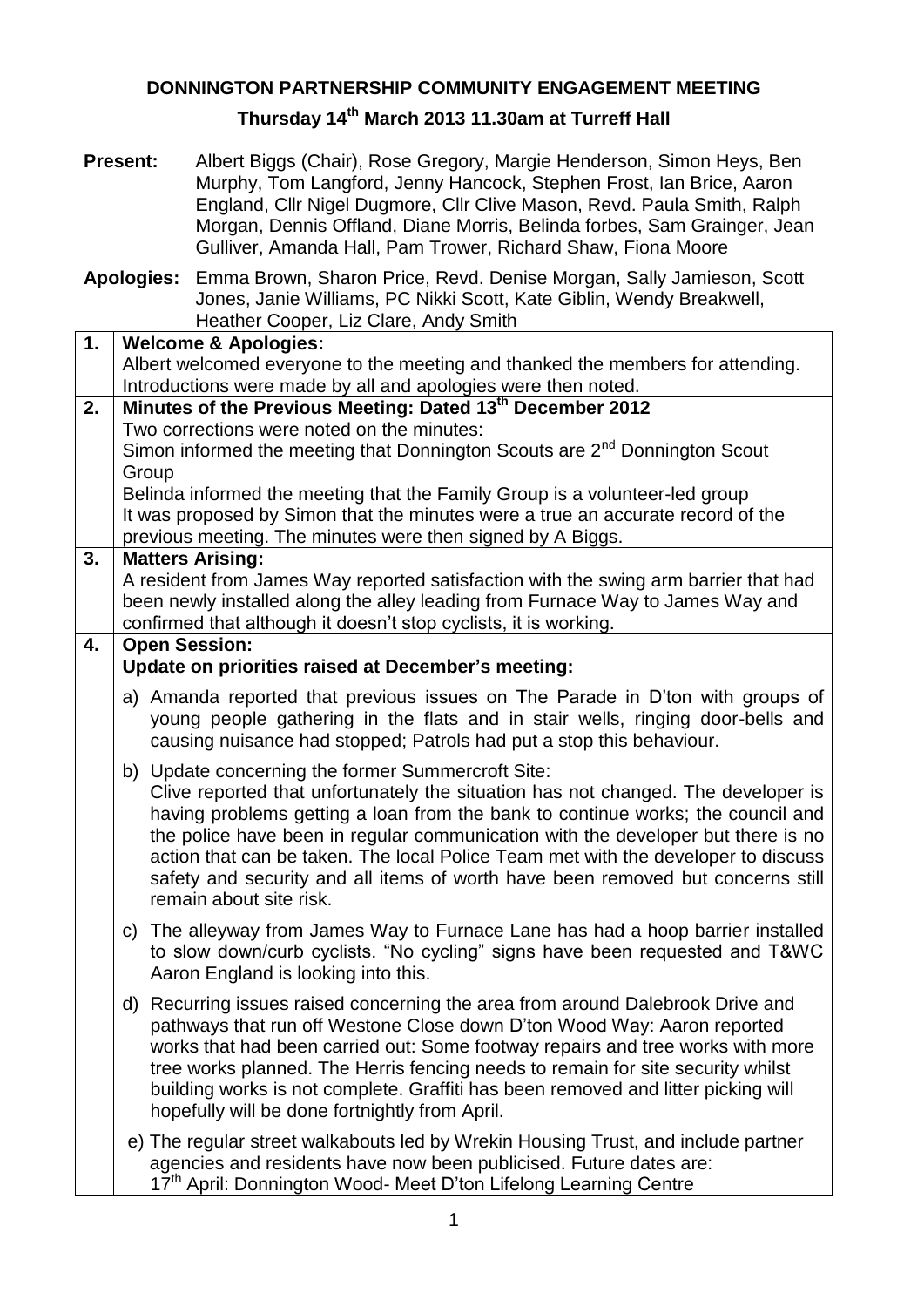|    | 24 <sup>th</sup> April: Donnington West - Meet junction of Winifred's Drive/ Leonard Close                                                                                                                                                                                                                                                                                                                                                                                                                                                                                                                                                                                                                                                                                                                                                                                                                                                                                                                                                                                                                                                                                                                                                                                                                                                                                                                                                                                                                                                                                                                                                                                                                                                                                                                                                                                                                                                                                                       |  |  |  |  |
|----|--------------------------------------------------------------------------------------------------------------------------------------------------------------------------------------------------------------------------------------------------------------------------------------------------------------------------------------------------------------------------------------------------------------------------------------------------------------------------------------------------------------------------------------------------------------------------------------------------------------------------------------------------------------------------------------------------------------------------------------------------------------------------------------------------------------------------------------------------------------------------------------------------------------------------------------------------------------------------------------------------------------------------------------------------------------------------------------------------------------------------------------------------------------------------------------------------------------------------------------------------------------------------------------------------------------------------------------------------------------------------------------------------------------------------------------------------------------------------------------------------------------------------------------------------------------------------------------------------------------------------------------------------------------------------------------------------------------------------------------------------------------------------------------------------------------------------------------------------------------------------------------------------------------------------------------------------------------------------------------------------|--|--|--|--|
|    | New priorities raised during the public session                                                                                                                                                                                                                                                                                                                                                                                                                                                                                                                                                                                                                                                                                                                                                                                                                                                                                                                                                                                                                                                                                                                                                                                                                                                                                                                                                                                                                                                                                                                                                                                                                                                                                                                                                                                                                                                                                                                                                  |  |  |  |  |
|    | a) Problems about regular riding of motorbikes were reported in Donnington Wood<br>area from Ash Lea Drive to St Matthews Rd along footpath to top of Ewart Rd;<br>Other similar reports were James Way and off-road bikes around Granville Park.                                                                                                                                                                                                                                                                                                                                                                                                                                                                                                                                                                                                                                                                                                                                                                                                                                                                                                                                                                                                                                                                                                                                                                                                                                                                                                                                                                                                                                                                                                                                                                                                                                                                                                                                                |  |  |  |  |
|    | Bikes: Amanda asked people to report incidents to telephone 101. This will help the<br>Police to identify the person, times and any repeat routes etc. so that they have a<br>better chance of catching these offenders.                                                                                                                                                                                                                                                                                                                                                                                                                                                                                                                                                                                                                                                                                                                                                                                                                                                                                                                                                                                                                                                                                                                                                                                                                                                                                                                                                                                                                                                                                                                                                                                                                                                                                                                                                                         |  |  |  |  |
|    | b) Questions were asked about the walkabouts. Albert and Ben explained that these<br>walks are led by Wrekin Housing trust and other key partners (T&WC, Parish<br>Council and Police) and residents are invited. A visual audit of issues are<br>recorded and these are reported to the relevant services to address them. The<br>walkabouts welcome residents to come along and help lead the walk and identify<br>any local community environmental issues.                                                                                                                                                                                                                                                                                                                                                                                                                                                                                                                                                                                                                                                                                                                                                                                                                                                                                                                                                                                                                                                                                                                                                                                                                                                                                                                                                                                                                                                                                                                                   |  |  |  |  |
|    | c) Question asked about whether/not the St Champions scheme will be<br>implemented. Ben confirmed that Wrekin Housing Trust are still keen for this to<br>happen. Amanda reported about a successful project by junior st champions<br>suggested that the council officer who led on this, Phil Pritchard, would provide<br>some assistance.                                                                                                                                                                                                                                                                                                                                                                                                                                                                                                                                                                                                                                                                                                                                                                                                                                                                                                                                                                                                                                                                                                                                                                                                                                                                                                                                                                                                                                                                                                                                                                                                                                                     |  |  |  |  |
| 5. | <b>Guest speaker:</b><br>Anna Lynall, Community Foundation for Shropshire and Telford: to report<br>outcomes from the 10 year Donnington Fairshare Trust Fund<br>Anna gave a brief slide presentation about the 10-year grant fund and then showed<br>the audience a DVD that gave a flavour of some of the successful projects funded by<br>the grant scheme.<br>Donnington Fairshare began in 2003 with a mission to build stronger communities<br>$\bullet$<br>by unlocking areas that hadn't received their 'fair share' of lottery funding.<br>The main themes of the Fairshare Fund were: Building capacity, increasing<br>$\bullet$<br>Social Capital, Enhancing Buildings and Improving Sustainability.<br>D'ton was allocated £881,000; a local panel formed with a set of criteria to help<br>$\bullet$<br>the process of awarding grants to projects.<br>24 different organisations and groups had received funds and over 30 Projects<br>٠<br>have been funded over the ten years with an additional number of smaller grants<br>(up to £1k) being awarded to several other community groups<br>The DVD highlighted several projects (listed below) and Anna reiterated that the<br>DVD only gave a flavour of some of the projects.<br>Chairs and Spares; 'Restore Donnington' providing skills and training in furniture<br>restoration<br>2 <sup>nd</sup> Donnington Scouts; building improvements<br>Telford & Wrekin Link; establishing Health forums and community health<br>$\bullet$<br>champions in Donnington<br>Donnington Partnership; community cafe new kitchen,<br>$\bullet$<br>Lilleshall, Donnington & Muxton Parish Council; youth development project for<br>$\bullet$<br>young people,<br>T&W Council along with Wrekin Riders and Donnington Partnership for the<br>$\bullet$<br>skatepark.<br>Also images were shown from D-Fest and The Silver Threads Club.<br>An award ceremony was held on Sat 9 <sup>th</sup> March to celebrate the end of Fairshare and |  |  |  |  |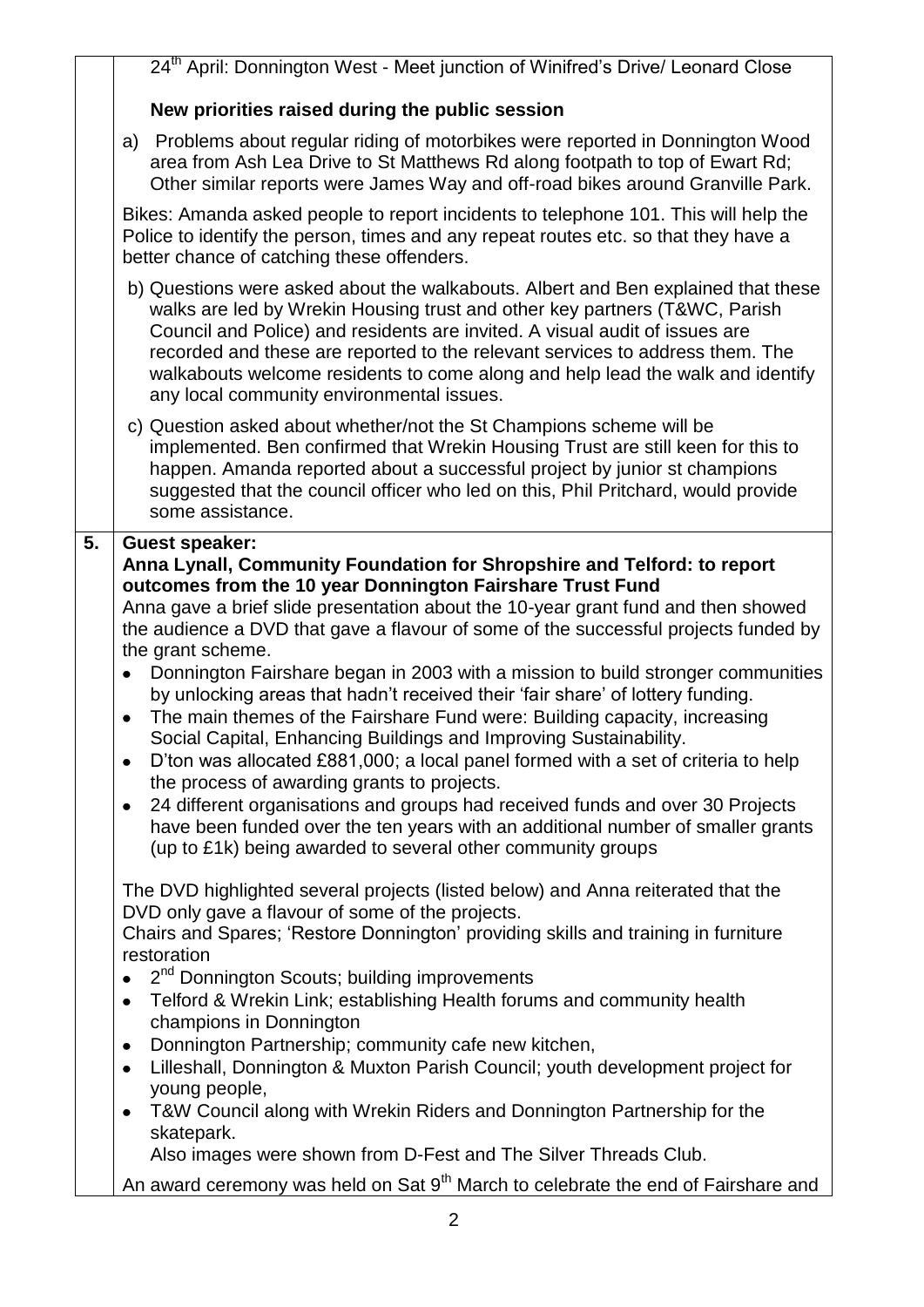|                                                                                                                                                       | over 30 presentation awards were given out to people who had gained skills as a<br>result of a project.                                                                                                                                                                                                                                                                                                                     |  |  |  |
|-------------------------------------------------------------------------------------------------------------------------------------------------------|-----------------------------------------------------------------------------------------------------------------------------------------------------------------------------------------------------------------------------------------------------------------------------------------------------------------------------------------------------------------------------------------------------------------------------|--|--|--|
|                                                                                                                                                       | <b>Projects and Working Groups Update:</b>                                                                                                                                                                                                                                                                                                                                                                                  |  |  |  |
| 6.                                                                                                                                                    | <b>Lifelong Learning Centre: Richard Shaw, T&amp;WC Community Learning and</b>                                                                                                                                                                                                                                                                                                                                              |  |  |  |
| $\bullet$                                                                                                                                             | <b>Employment Coordinator</b><br>Richard said that he is based in Lifelong Learning Centre (LLLC) and his role is to<br>help arrange adult training courses and run the weekly 'Job Junction' – advice for<br>job-seeking, CV's, training and employment.<br>Job Junction is Every Tuesday 2-4pm at LLLC                                                                                                                    |  |  |  |
| $\bullet$                                                                                                                                             | Various community courses run at the centre, one being English, maths and ICT<br>that students can join at any time as it's tailored to suit the individual: A timetable<br>of adult community education courses is regularly updated and available on the<br>Donnington facebook page, at the LLLC and notice board at the library.<br>Richard's also been liaising with the Children's centre to help set up courses that |  |  |  |
| $\bullet$                                                                                                                                             | suit young parents: course coming soon with crèche.<br>Richard also attends local events to promote the services offered through<br>community learning and recently helped organise a Family Fun Day event at the<br>LLLC. As well as activities for children a range of advice and training stalls were<br>also present                                                                                                    |  |  |  |
| $\bullet$                                                                                                                                             | There is a 'North Telford Education Partnership' that brings training providers<br>together to help coordinate and direct training to local needs If anyone would like<br>to attend or wants further information about this please contact Richard:<br>richard.shaw@telford.gov.uk Tel: 388623                                                                                                                              |  |  |  |
|                                                                                                                                                       | <b>Community Café: Rose Gregory</b>                                                                                                                                                                                                                                                                                                                                                                                         |  |  |  |
| a) Following the end of a grant to support the employment of staff at the cafe, the<br>cafe will continue to offer 25 hours per week paid employment. |                                                                                                                                                                                                                                                                                                                                                                                                                             |  |  |  |
|                                                                                                                                                       | b) The meals-on-wheels local delivery service has grown and the cafe now provides<br>4 sheltered dwellings with 108 two-course meals each week plus delivery to 7<br>regular individuals. A new sheltered dwelling is also trialling the service out next<br>week and if they become regular this means that the cafe will serve 128 meals<br>over 5 days each week.                                                        |  |  |  |
|                                                                                                                                                       | c) The cafe has also provided a few buffets for parties and groups and it attended<br>two events this year to provide some fun cake making and decorating workshops.                                                                                                                                                                                                                                                        |  |  |  |
|                                                                                                                                                       | d) Volunteer news: 14 regulars with 2 more potentially joining. Included are 2 new<br>volunteer drivers who help to deliver the meals. Rose is still welcome to hear from<br>anyone interested in becoming a volunteer driver to help delivery meals. All<br>drivers receive mileage expenses and they are accompanied by a cafe volunteer<br>who serves the meals.                                                         |  |  |  |
|                                                                                                                                                       | e) There will be a slight increase in price on some of the hot drinks and snacks in<br>April, but full main-course meals will remain the same at £2.50                                                                                                                                                                                                                                                                      |  |  |  |
| f)                                                                                                                                                    | Jean reported that the commission for older people's services is also making<br>enquiries about possible use of                                                                                                                                                                                                                                                                                                             |  |  |  |
|                                                                                                                                                       | Please contact Rose on 01952 382203 or Sharon on 01952 382202 or via our<br>website: www.donnington-wood-community-cafe.co.uk                                                                                                                                                                                                                                                                                               |  |  |  |
| a)                                                                                                                                                    | C&YP - on behalf of Emma Brown, T&WC Youth and Community Service<br>Donnington Street Games event was held at the LLLC in half-term; this was very<br>well-attended by young families who had the chance to take part in activities and                                                                                                                                                                                     |  |  |  |

 $\overline{\phantom{a}}$ 

 $\mathbf{r}$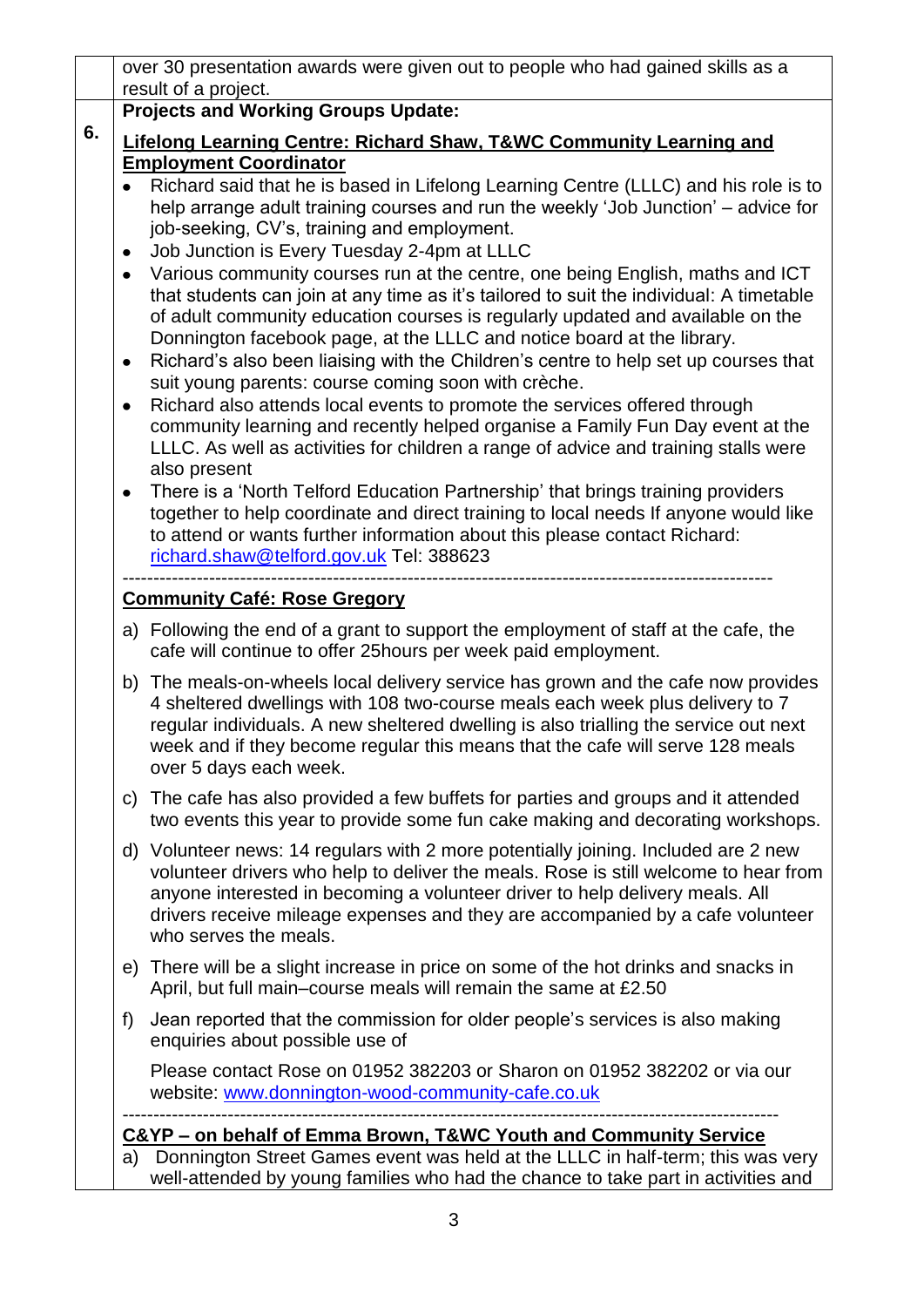|                                                                                                                                                                                                              | pick up useful information.                                                                                                                                                                                                                                                                                                                                                                                                                                                                                            |  |  |  |  |
|--------------------------------------------------------------------------------------------------------------------------------------------------------------------------------------------------------------|------------------------------------------------------------------------------------------------------------------------------------------------------------------------------------------------------------------------------------------------------------------------------------------------------------------------------------------------------------------------------------------------------------------------------------------------------------------------------------------------------------------------|--|--|--|--|
|                                                                                                                                                                                                              | b) Young people from Donnington LOL panel received their ASDAN activities award<br>for their efforts on the panel, at the Fair share Fund presentation on Sat 9 <sup>th</sup><br>March.                                                                                                                                                                                                                                                                                                                                |  |  |  |  |
|                                                                                                                                                                                                              | c) Young people from Donnington Junior youth club won the fair play trophy at the<br>Feb half term 'kick it racism out football' Tournament. They collected their trophy<br>on the pitch at half time during Saturdays match at AFC Telford - presented by<br>council leader Kuldip Sahota.                                                                                                                                                                                                                            |  |  |  |  |
|                                                                                                                                                                                                              | d) T&WC Youth Provision in Donnington has received £500 from left over fair share<br>funds (that Jess looked after) to carry out some trips for yp. Funding will be able<br>to subsidise trips like water park trip, bowling and Blists hill.                                                                                                                                                                                                                                                                          |  |  |  |  |
|                                                                                                                                                                                                              | e) Young women from Donnington also attended an event held by the youth and<br>Community team at Sutton hill youth centre to celebrate international women's<br>day. They took part in various health related activities, nail art, t shirt customising<br>and received free goody bags full of things donated by store such as body shop<br>and lush.                                                                                                                                                                 |  |  |  |  |
|                                                                                                                                                                                                              | f) D'ton Rec. SK8 park Super Saturday = $30th$ March, 1pm-4pm                                                                                                                                                                                                                                                                                                                                                                                                                                                          |  |  |  |  |
| g)                                                                                                                                                                                                           | New outdoor table tennis table has been installed on the Rec. by the tennis<br>courts; some ping pong competitions will take place at the Super Saturday                                                                                                                                                                                                                                                                                                                                                               |  |  |  |  |
|                                                                                                                                                                                                              | <b>Community Safety, Housing &amp; the Environment: CSO Amanda Hall</b>                                                                                                                                                                                                                                                                                                                                                                                                                                                |  |  |  |  |
| a)                                                                                                                                                                                                           | Temporary gates have finally been erected in the alleyway leading between<br>Cordingley Way to Park Road.                                                                                                                                                                                                                                                                                                                                                                                                              |  |  |  |  |
|                                                                                                                                                                                                              | b) Crime and Anti Social Behaviour statistics:<br>Telford borough-wide is quite high with crime & violent crime-assaults and<br>dwelling burglary.<br>D'ton doesn't feature as a hotspot for dwelling burglary but does feature as a<br>hot spot for assaults with no clear pattern as to why this is and no obvious<br>known fractions.<br>ASB in D'ton is down. ASB in fire-related incidents has no specific trends, but<br>a couple of deliberate fires and 2 property-based incidents have occurred this<br>year. |  |  |  |  |
|                                                                                                                                                                                                              | c) D'ton Police station is staying – confirmed for the next 12-18 months at least.                                                                                                                                                                                                                                                                                                                                                                                                                                     |  |  |  |  |
|                                                                                                                                                                                                              | d) The Toilets on The Parade have been refurbished by the Parish Council and<br>T&W Council, they should be open again from 25 <sup>th</sup> March                                                                                                                                                                                                                                                                                                                                                                     |  |  |  |  |
|                                                                                                                                                                                                              | e) The Parish Council are currently drawing up a lease for new tenants at Cordingly<br>Hall; Casey's Bar (used to be Unique Occassions)                                                                                                                                                                                                                                                                                                                                                                                |  |  |  |  |
|                                                                                                                                                                                                              | <u>Young families/Health Groups: Belinda Forbes (Early intervention Team -</u>                                                                                                                                                                                                                                                                                                                                                                                                                                         |  |  |  |  |
|                                                                                                                                                                                                              | covers 0-19yrs and responsible for the children's centre.                                                                                                                                                                                                                                                                                                                                                                                                                                                              |  |  |  |  |
| New group called musical movers for 0-5yrs began at the Silver Threads club every<br>Friday 10.30-11.30                                                                                                      |                                                                                                                                                                                                                                                                                                                                                                                                                                                                                                                        |  |  |  |  |
| There are currently 8 children and family groups in Donnington; The Children's<br>centre at D'ton Wood infants school provide something every weekday at the centre<br>and 3 more groups run at other venues |                                                                                                                                                                                                                                                                                                                                                                                                                                                                                                                        |  |  |  |  |
|                                                                                                                                                                                                              | Belinda brought along some activity calendars and a who's who of staff that work<br>within the children's centre for display at the LLLC.                                                                                                                                                                                                                                                                                                                                                                              |  |  |  |  |

All groups are running well with numbers increasing